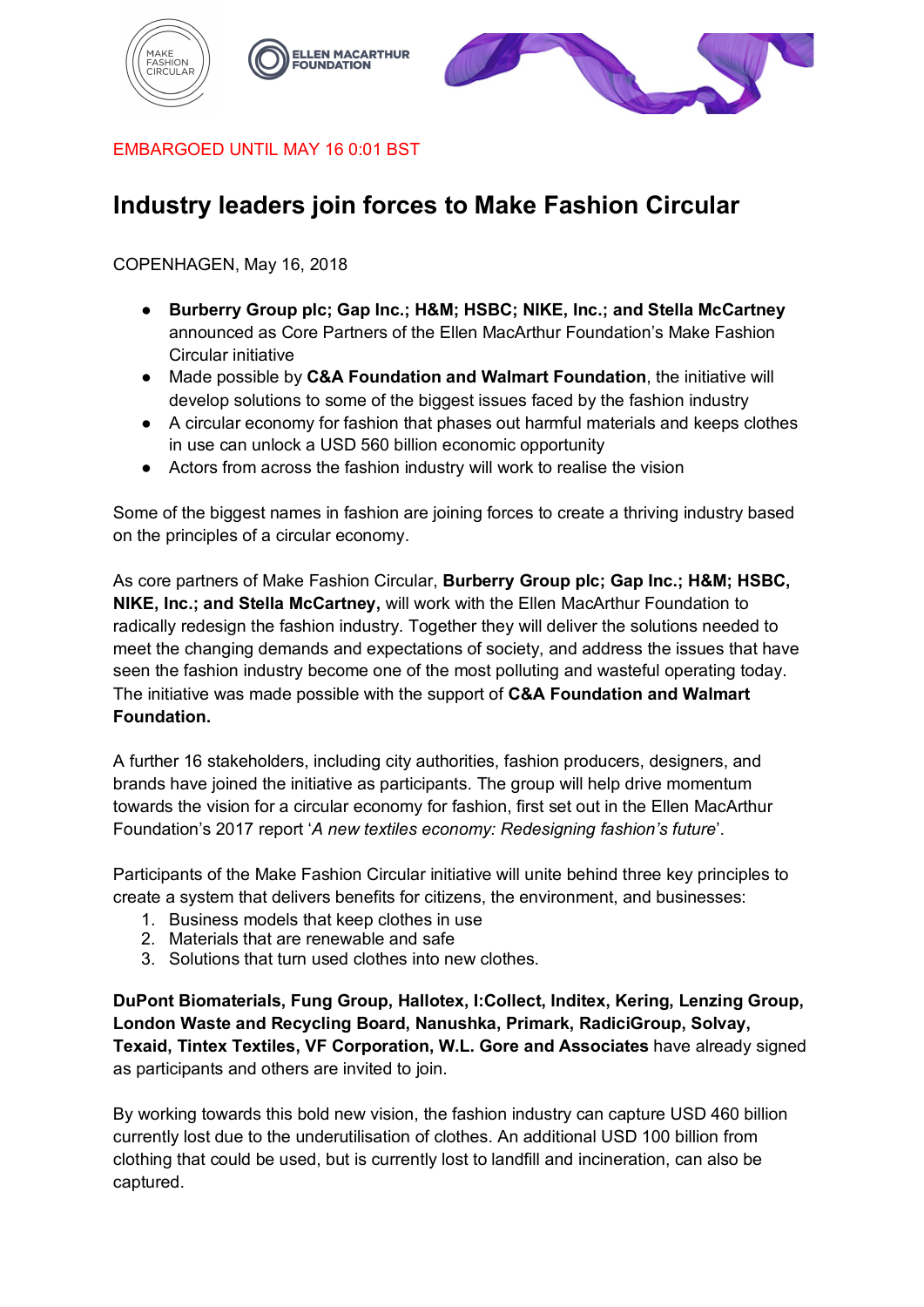



Ellen MacArthur, founder of the Ellen MacArthur Foundation, said: "For the fashion industry to thrive in the future we must replace the take-make-dispose model, which is worn out. We need a circular economy for fashion in which clothes are kept at their highest value and designed from the outset to never end up as waste. By joining forces to Make Fashion Circular we can harness the creativity and innovation that is at the heart of this USD 1.3 trillion industry to create a system that delivers benefits for everyone."

\*\*\*\*\*\*\*\*

# **ENDORSEMENTS**

"For the fashion industry to become truly circular, each part of the system must change and every actor must play its role. C&A Foundation understands the power of collaboration, which is why we supported the Circular Fibres Initiative and why we believe Make Fashion Circular is so crucial going forward. This initiative represents a significant opportunity to work together to fundamentally redesign and recreate the fashion system in a way that benefits everyone."

## **Douwe Jan Joustra, Head of Circular Transformation, C&A Foundation**

"The launch of Make Fashion Circular is an exciting step in the journey toward achieving a waste-free apparel industry. We hope this roadmap serves as a tool that helps build partnerships across all regions and markets, catalyzes action and accelerates innovation on critical issues related to sustainable apparel."

## **Julie Gehrki, Vice President-Program, Walmart Foundation**

"We believe the industry will not be able to continue to operate in the current linear way of take, make and dispose and therefore we have set a vision to become 100% circular. This system shift towards a circular fashion industry is an industry wide challenge, that one brand will not be able to solve alone. To be able to bring about lasting change, collaboration is key" **Cecilia Strömblad Brännsten, Acting Environmental Sustainability Manager, H&M group**

"Realising the vision of a circular model for fashion will take true collaboration and bold innovation from all corners of our industry. As a core partner of the Ellen MacArthur Foundation's Make Fashion Circular initiative we are proud to champion the conversation about circularity, and encourage others to take the opportunities to rethink their approach for the benefit of the environment, our communities and the global economy."

### **Pam Batty, Vice President of Corporate Responsibility, Burberry Group plc**

"At Gap Inc., we recognize that the future of fashion will be circular. We've already begun working in small and large ways to do our part to drive more sustainable business practices – from the design choices we make, to the raw materials we select, to how product is manufactured, and how our customers use and wear our clothes. Through our participation in the Make Fashion Circular initiative, we will partner with like-minded businesses and other stakeholders to help create the deep and lasting changes that are necessary across the global apparel industry."

**Melissa Fifield, Senior Director of Sustainable Innovation, Gap Inc.**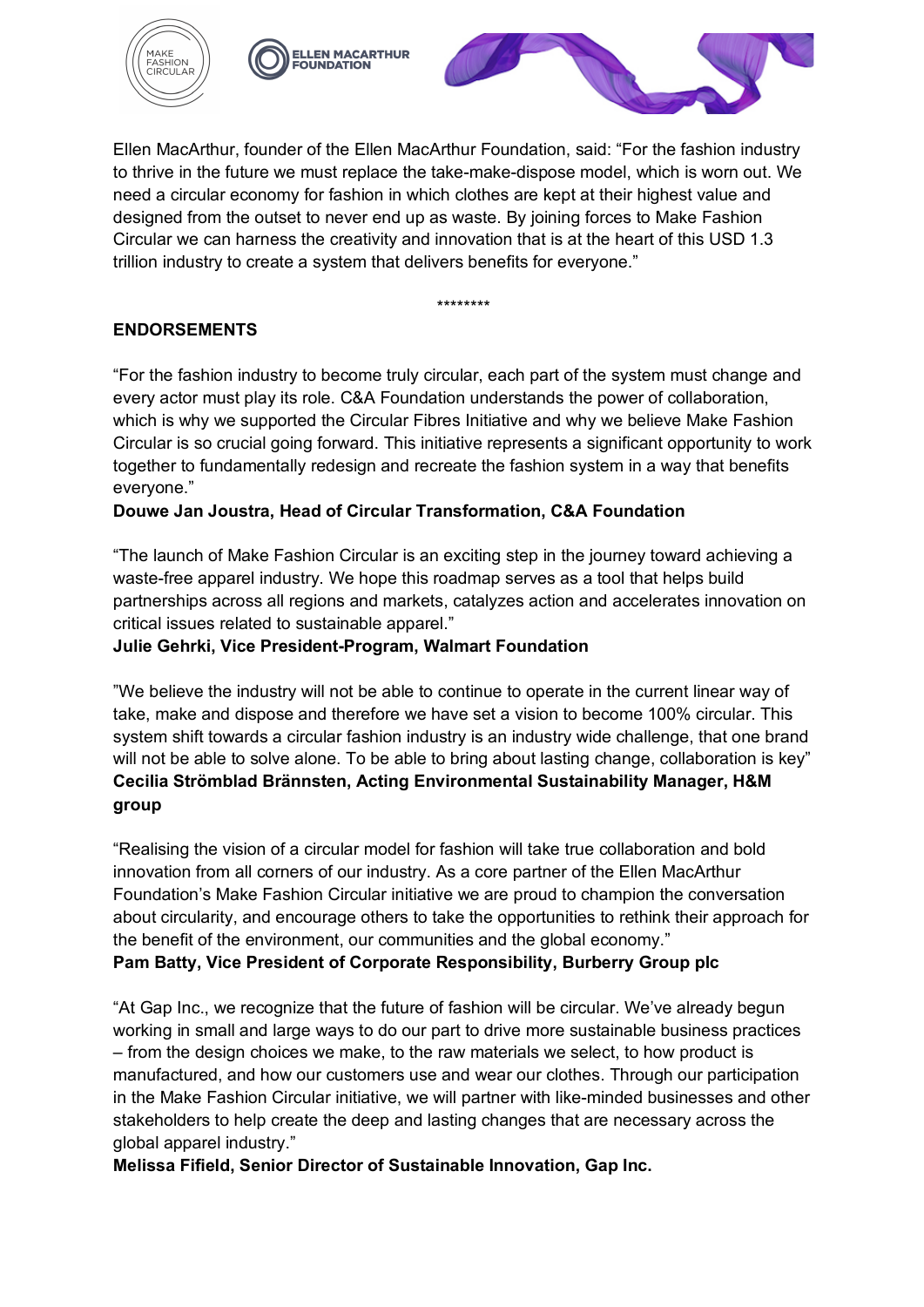





# **NOTES TO EDITORS**

## **CONTACT**

Ross Findon - ross.findon@ellenmacarthurfoundation.org | +44(0)1983 201604 Rose Ely - rose.ely@ellenmacarthurfoundation.org | +44 (0)7753 454133

## **ELLEN MACARTHUR FOUNDATION**

The Ellen MacArthur Foundation was launched in 2010 to accelerate the transition to a circular economy. The Foundation works across five key areas: insight and analysis, business and government, learning, systemic initiatives and communications. With its Knowledge Partners (Arup, IDEO, McKinsey & Company and SYSTEMIQ), the Foundation works to quantify the economic opportunity of a more circular model and to develop approaches for capturing its value. The Foundation collaborates with its Global Partners (Danone, Google, H&M, Intesa Sanpaolo, NIKE Inc., Philips, Renault, Solvay, Unilever), Core Philanthropic Funders (SUN, MAVA, players of People's Postcode Lottery (GB)) and its CE100 network (businesses, universities, emerging innovators, governments, cities, affiliate organisations), to build capacity, explore collaboration opportunities and to develop circular business initiatives. The Foundation creates global teaching and learning platforms on the circular economy, encompassing work with leading businesses, universities, schools and colleges, and online events such as the Disruptive Innovation Festival. By establishing platforms such as the New Plastics Economy, the Foundation works to transform key material flows, applying a global, cross-sectoral, cross value chain approach that aims to effect systems change. The Foundation promotes the idea of a circular economy via research reports, case studies, and book series using multiple channels, web and social media platforms, including circulatenews.org which provides a leading online source for circular economy news and insight.

Further information: ellenmacarthurfoundation.org | @circulareconomy

### **MAKE FASHION CIRCULAR**

Launched in May 2017 at the Copenhagen Fashion Summit as the Circular Fibres Initiative, Make Fashion Circular brings together leaders from across the fashion industry, including brands, cities, philanthropists, NGOs, and innovators. Its aim is to stimulate the level of collaboration and innovation necessary to create a new textiles economy, aligned with the principles of the circular economy. One year later, at the 2018 Copenhagen Fashion Summit, the Circular Fibres Initiative enters its second phase: **Make Fashion Circular**. Burberry Group plc, Gap Inc., H&M, HSBC, NIKE Inc., and Stella McCartney as Core Partners will be joined by 16 other participants from across the value chain to make a circular economy for fashion a reality. Make Fashion Circular has been made possible by C&A Foundation and Walmart Foundation.